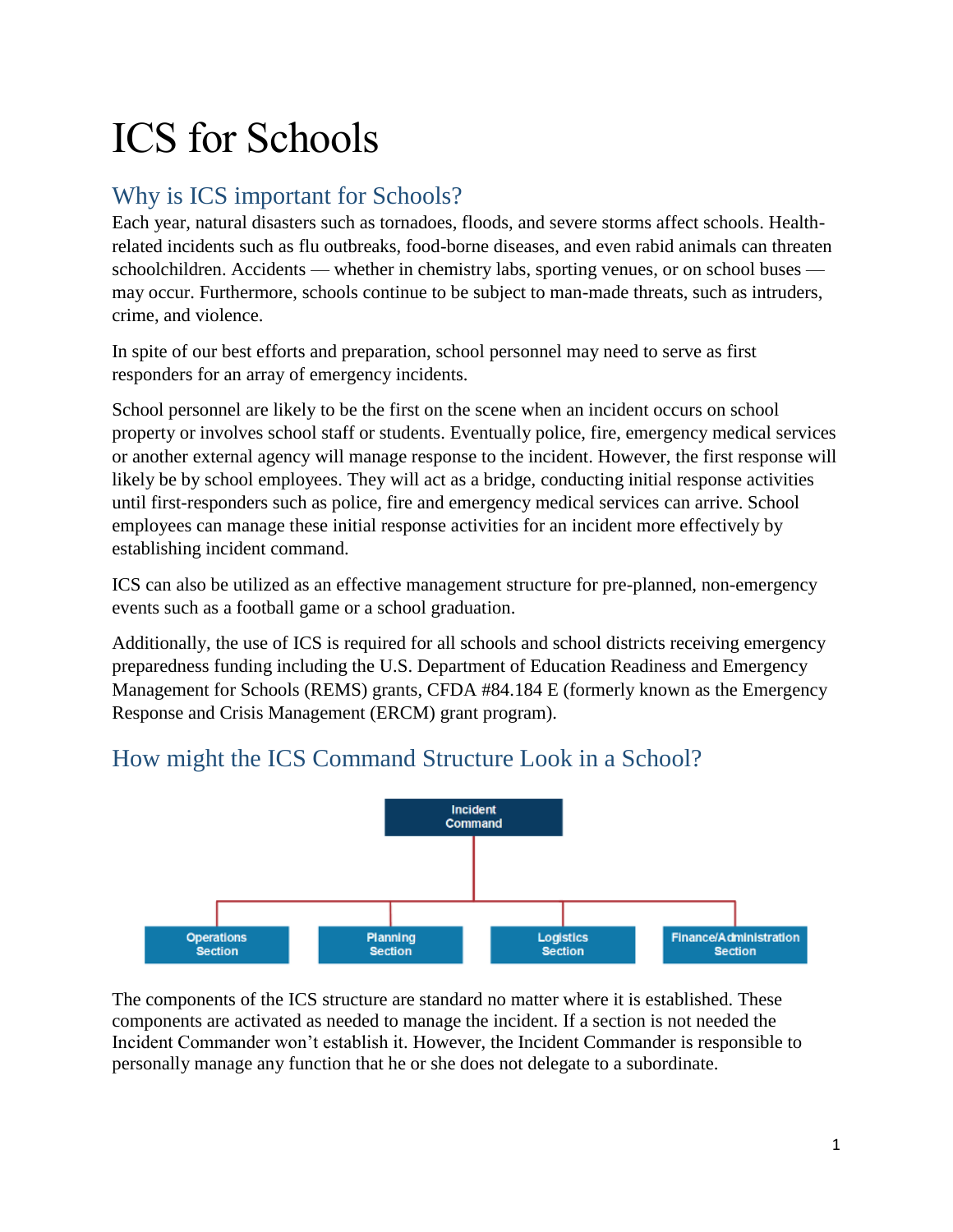Remember the concept of Supervisory Span of Control discussed in this course. The organizational structure is tailored to effectively manage the resources assigned to an incident or event. The ICS structure for a missing student on the school grounds might be very simple, possibly only requiring an Incident Commander, an Operations Section Chief and a number of Search Parties. There may not be a need for Planning, Logistics and Finance/ Administration Sections because the incident can be expected to be of short duration and geographically restricted. The type of incident, nature of the task, hazards and safety factors, and distances between personnel and resources all influence span of control and determine how large of an ICS organization is required for the incident or event.

It is important to remember that when an ICS organization is established for an incident or event in a school:

- There is no correlation with the school administrative structure.
- The ICS structure is different from the daily administrative structure in order to avoid confusion over whom you should take direction from.
- The supervisors of the Incident Command should use the correct ICS titles; these will be different from their daily school position titles.

To illustrate this, consider a hypothetical incident involving multiple cases of heat stroke in which the school nurse is designated as the Incident Commander. The Incident Commander is responsible for work assignments for all personnel assigned to the incident. Although the Vice Principal may "out-rank" everyone in the ICS organization, it would be inappropriate for this administrator to go around the established ICS chain of command and give members of the incident management team direct orders. The Vice Principal should give any guidance or direction to the Incident Commander, who will then in turn determine what actions are necessary and who within the incident command will conduct the actions.

#### Incident Commander

The Incident Commander is the individual designated by the school leadership to manage the incident or event. He or she has overall responsibility and will set the objectives, strategies and priorities for incident response.

The Incident Commander is the only ICS position that is always staffed. For small incidents involving only a few school personnel it is possible that the Incident Commander will not establish any subordinate supervisors; in this case he or she is personally responsible for performing all incident management functions. It is more common for the Incident Commander to designate several subordinate supervisors to assist in managing various incident management functions for an incident or event.

When an individual is assigned as the Incident Commander, he or she has been delegated the authority to manage the incident. Regardless of this individual's normal rank or position within the school's administration, when designated as the Incident Commander he or she is in charge of incident management and can delegate this authority to others to manage aspects of the ICS organization.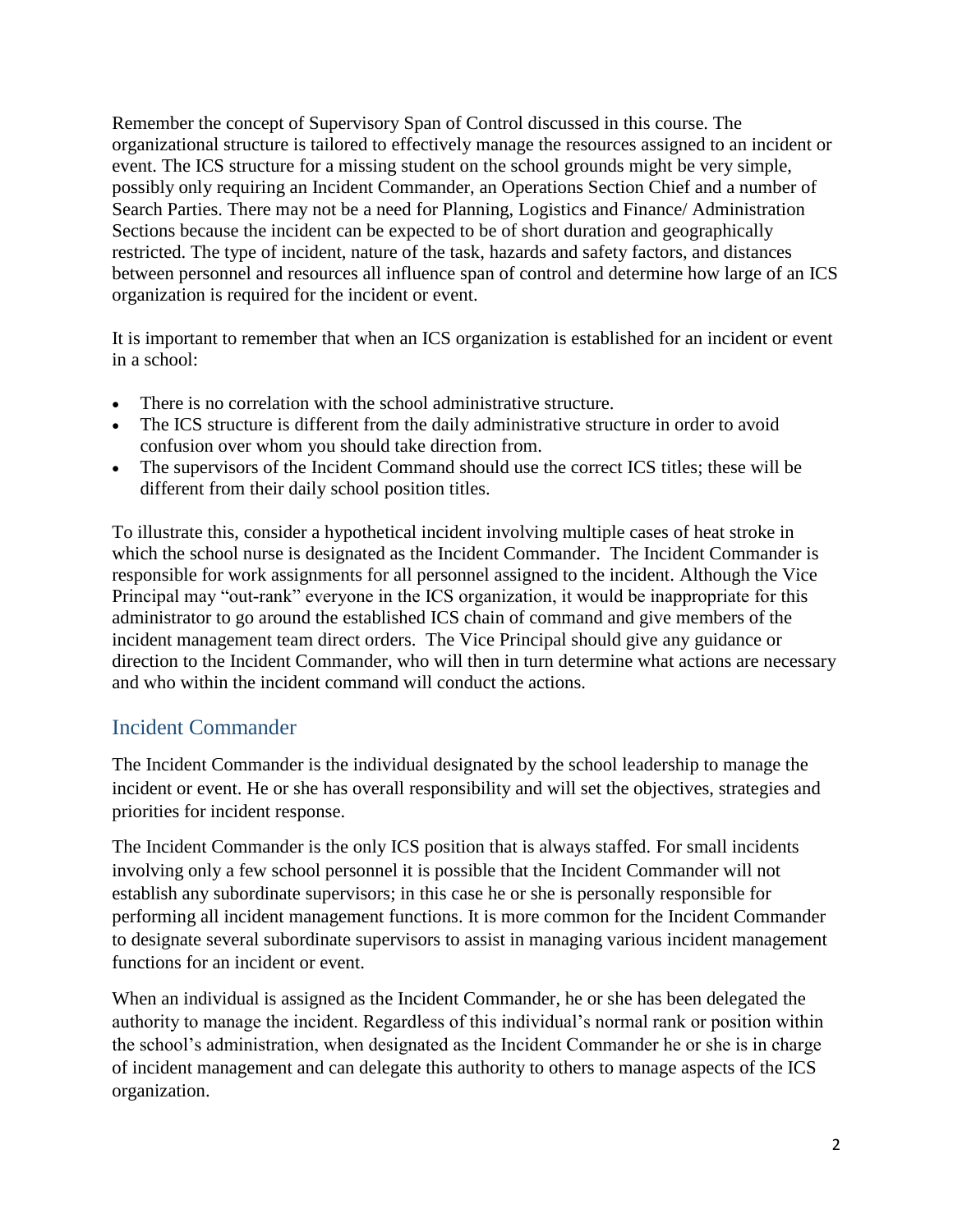In an actual bomb threat at the Gila River Indian Community in Bapchule, AZ, Sister Carol Mathe, a teacher, was designated by the school leadership as the Incident Commander for evacuation of children from the building. She established an ICS structure and began the evacuation. To help her she designated a Safety Officer, a Public Information Officer, a maintenance person, a planner and someone to document the actions taken. Note that due to the size and complexity of the incident she established key Command Staff positions (Safety and PIO) but did not establish any General Staff Sections. Once the police arrived she transferred incident command to a police department designated Incident Commander. After relinquishing incident command, she assumed another role within the ICS structure as a liaison from the school to the Incident Commander.

# Command Staff

Depending on the size and type of incident or event, the Incident Commander may designate personnel to provide information, safety and liaison services.

- A Public Information Officer serves as the conduit of information for the incident or event to include the media and parents.
- A Safety Officer monitors safety conditions and develops measures for assuring safety.
- A Liaison Officer is the primary contact for supporting agencies assisting at an incident.

# General Staff

The General Staff consists of up to four sections: Operations, Planning, Logistics and Finance/ Administration. In an expanding incident the Incident Commander first establishes the Operations Section. The remaining sections are established as needed to support the operation.

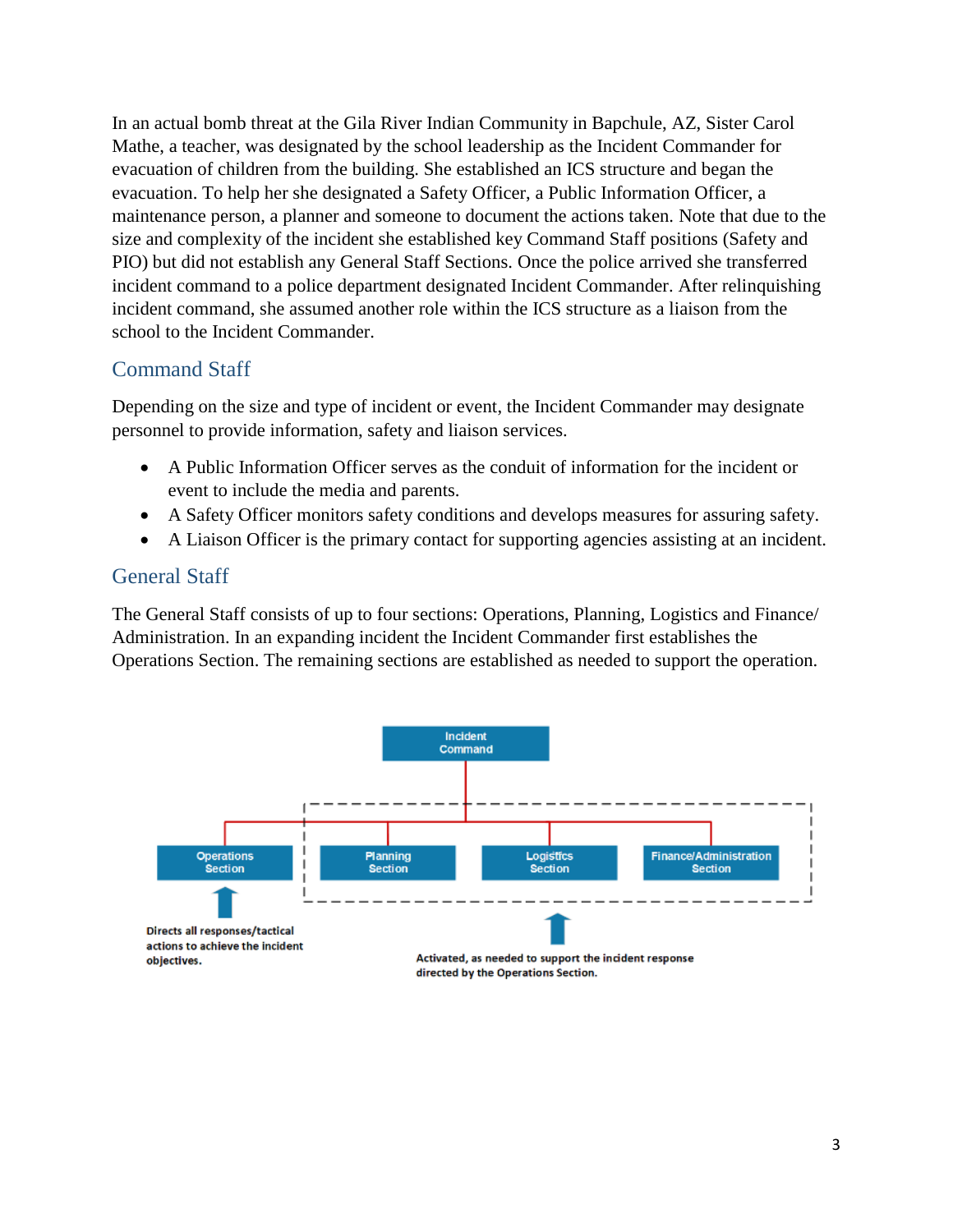# Operations Section

The Operations Section manages the operations, directing resources to achieve incident objectives. If an Incident Commander for a school incident or event establishes only one section it will most likely be an Operations Section.

During an incident, the Operations team may include several individuals from the school. For example the Operations Section Chief could manage an individual, such as the School Nurse, as well as groups of individuals such as a School Facilities Response Crew (School Maintenance), and a Site Security Crew (School Security). When managing a group of people such as the Facilities Response Crew, one member of that crew would be designated as the supervisor.



When organizing Teams remember to consider span of control. Each Team Leader should only manage from three to seven team members. The Operations Section Chief should also only be managing from three to seven individuals (some of whom will be team leaders). When the span of control exceeds seven, it is time to review the organizational structure and consider designating additional supervisors.

# Planning Section

The Planning Section is established as needed to manage an incident or event. The Planning Section collects, evaluates and displays incident information, prepares and documents incident action plans, tracks resources assigned to the incident, maintains incident documentation and develops plans for demobilization.

In a school incident, the Planning Section helps to ensure that responders have accurate information, such as the number of students remaining in the building. The Planning section can also provide resources such as maps and floor plans. In addition to developing plans, this section can act as recorders to document incident activities. This could be invaluable after the event for legal, analytical, fiscal and historical purposes.

Planning may be as simple as one individual designated to document the incident. If the school incident or event involves multiple planning functions it may require multiple individuals working under a Planning Section Chief.

# Logistics Section

The Logistics Section is responsible for ensuring that there are adequate resources including personnel, supplies and equipment.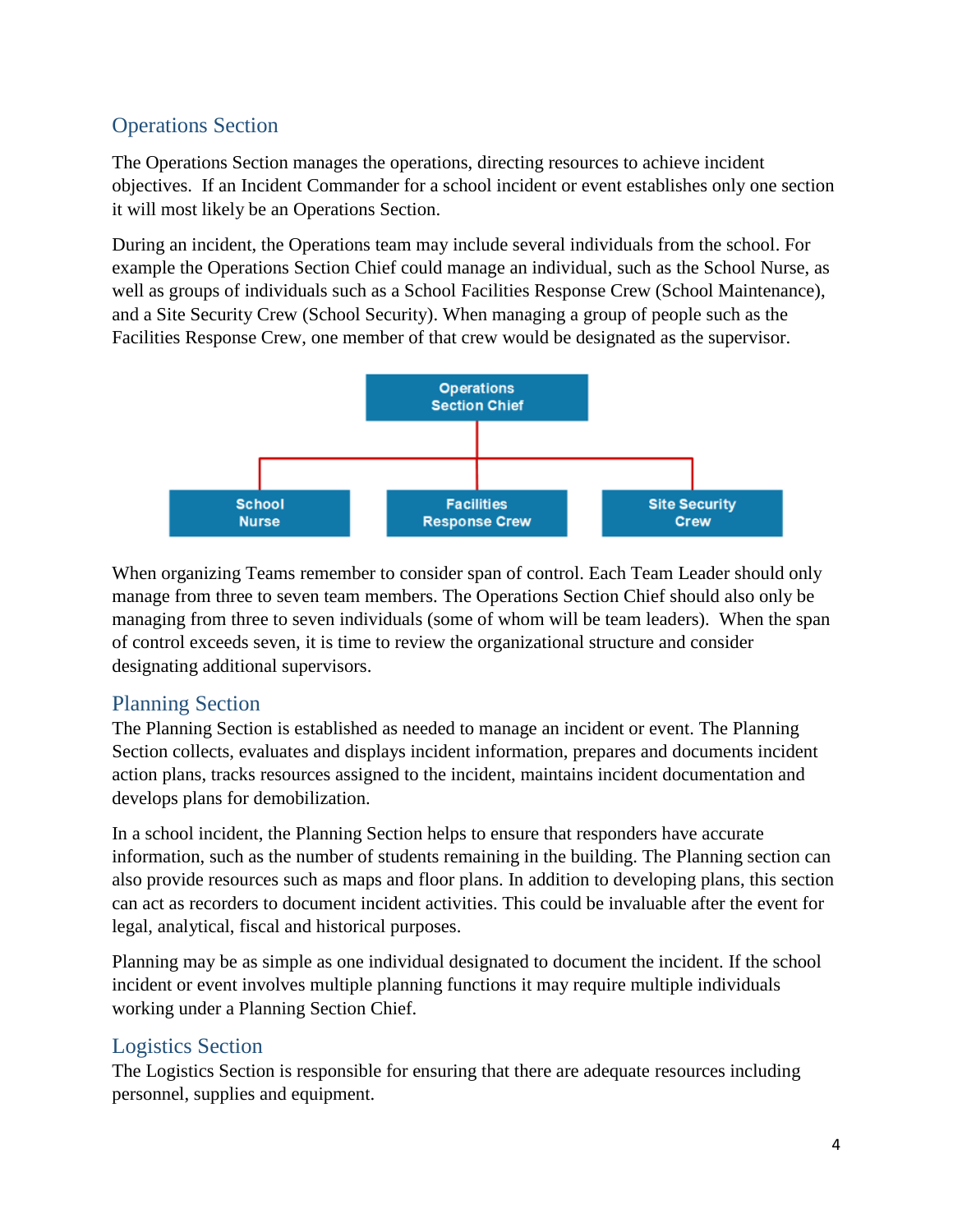During an incident or event at a school, Logistics is responsible for ensuring that there are sufficient resources such as food, water and sanitation supplies. Logistics will also be responsible for arranging busses for evacuations, providing communications equipment, and managing facilities requirements. While medical services for injured students is provided by medical personnel assigned to Operations, the Logistics section has responsibility for providing medical services to response personnel within the ICS organization. When resources must be purchased to support an incident or event, Logistics must coordinate with Finance.

The Logistics function could be performed by a single person working directly for the Incident Commander. When a school incident or event requires multiple logistics functions, multiple individuals will work under a Logistics Section Chief.

#### Finance/Administration Section

The Finance/ Administration function manages paying for the incident or event response. This includes all aspects of financial and cost analysis: contract negotiation, tracking personnel and equipment time, documenting and processing claims for accidents and injuries occurring at the incident and keeping a running tally of costs associated with the incident. The Finance/ Administration Section works closely with Logistics to contract for and procure the resources needed to manage the incident.

In a school incident or event the Finance/ Administration function could be performed by a single person working directly for the Incident Commander. When a school incident or event requires multiple Finance/ Administration functions, multiple individuals will work under a Finance/ Administration Section Chief. On some school incidents the Finance/ Administration function is not done at the incident scene but rather is handled by the school district.

# Application of Incident Command in a School

Let's take a look at some of the responsibilities and actions that might be taken by the different roles in the ICS Organization using a scenario.

You and several other teachers are in the schoolyard during recess. A child falls on his back and is breathing but not moving. You hear a clap of thunder in the distance.

Several things have to happen quickly. The child must be evaluated and given appropriate medical care. To accomplish this someone must contact medical help. You will likely require outside help such as emergency medical services, so someone will have to call 911. The injured child and the other children must be moved to safety and you must maintain accountability of all children and the other teachers and administration responding to this incident. Someone must think about other safety risks to the students or the responders (teachers). Someone must notify the administration, outside medical services, and the child's parents. It may even become necessary to make a statement to the local press. Someone will have to record the incident actions and you may also encounter issues with pay or workman's compensation.

To accomplish all of this in a coordinated fashion someone needs to be placed in charge establish incident command. In ICS the senior first responder on scene establishes the initial incident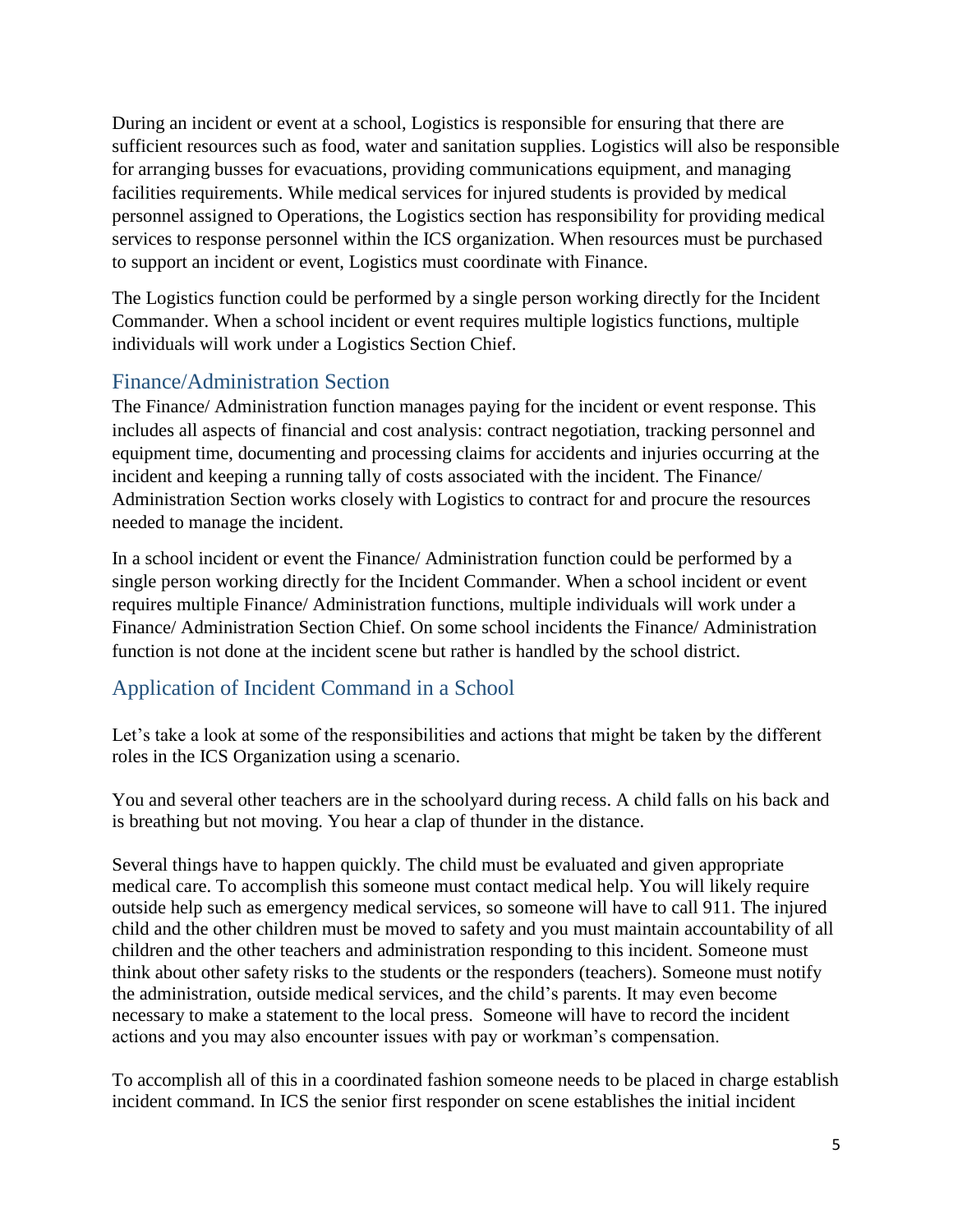command. In this scenario let's say that you are the senior teacher and you have training and experience in the Incident Command System. You establish initial Incident Command and will maintain it until the incident is resolved, or the school administration designates another Incident Commander.

As you direct the initial actions and organize the response you will also want to develop an incident command structure to assist you in managing this incident. Remember that if you are the Incident Commander that you are responsible for any function for which you have not delegated authority to a designated supervisor for that function.

| <b>ICS Management Function</b> | <b>Responsibilities</b>                                                                                                                                                                                                                                                                                            |
|--------------------------------|--------------------------------------------------------------------------------------------------------------------------------------------------------------------------------------------------------------------------------------------------------------------------------------------------------------------|
| <b>Command</b>                 | <b>Establish Incident Command</b><br>Determine what needs to be done (initial incident objectives)                                                                                                                                                                                                                 |
| <b>Safety</b>                  | Assess safety concerns and recommend additional actions to<br>ensure safety for students and responders                                                                                                                                                                                                            |
| <b>Public Information</b>      | Prepare and disseminate information to parents and media                                                                                                                                                                                                                                                           |
| <b>Operations</b>              | Organize responders to effectively manage the incident<br>Ensure that the child does not move and monitor vital signs.<br>Provide comfort to the injured child.<br>Determine if you can get temporary shelter for you and the<br>child.<br>Determine appropriate actions to ensure the safety of other<br>students |
| <b>Planning</b>                | Monitor the approaching weather.<br>Prepare your strategy if lightning strikes occur.<br>Prepare your strategy if the child stops breathing.                                                                                                                                                                       |
| <b>Logistics</b>               | Arrange for temporary shelter to cover the injured child.                                                                                                                                                                                                                                                          |
| <b>Finance/Administration</b>  | Complete reports and work with appropriate school personnel<br>to submit appropriate insurance forms.                                                                                                                                                                                                              |

So what are some of the functions and responsibilities that you will need to consider?

How can you organize the response for this incident? The following is one possible Incident Command Structure for this incident: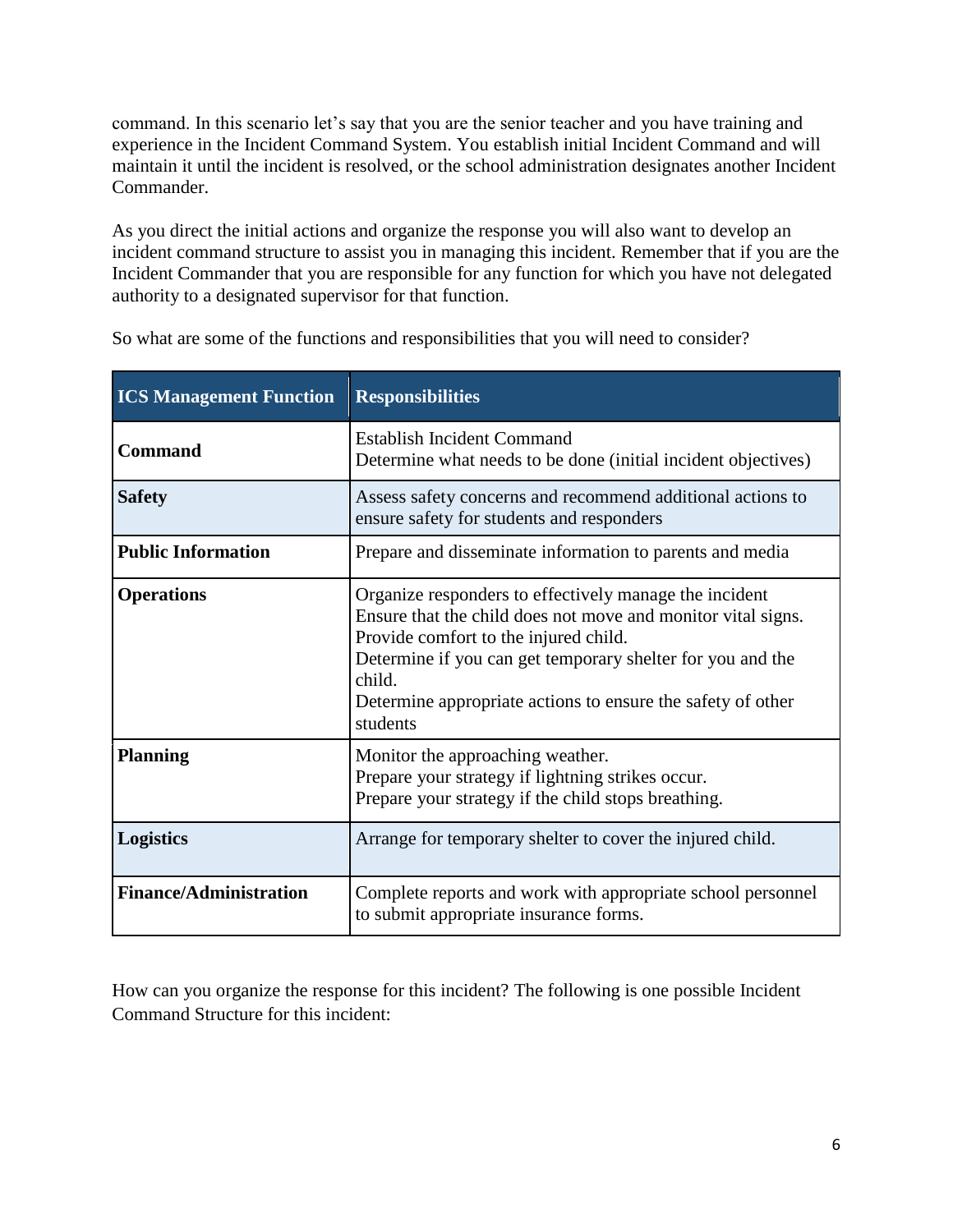

The Incident Command System utilizes a modular approach. As the Incident Commander you only activate those portions that you need to manage the incident. In this case only one General Staff section, Operations, is utilized. The Planning function is a single person, the Recorder. The Logistics function is a single person, a facilities worker. The Finance/ Administration is a single person, and this person is located at the school district, not at the incident site. Similarly, Command Staff positions, Safety Officer and Public Information Officer, are each staffed with a single person.

Note the span of control for this ICS structure. As the Incident Commander you would have six individuals reporting directly to you: a Safety Officer, a Public Information Officer, an Operations Section Chief, a Recorder, a Facilities Worker, and an Administration/ Finance Worker. The school nurse and the Student Sheltering and Accountability Team would report to the Operations Section Chief. Because the Student Sheltering and Accountability Team is composed of several teachers, one teacher would be designated as the Team Leader to manage the efforts of the Team.

Remember that once designated as the Incident Commander, you will remain the Incident Commander until either the incident is concluded, or you are replaced by another Incident Commander. Some smaller incidents may be resolved quickly and this "transfer of command" will not happen. For larger incidents involving outside first-responders, you can anticipate that fire, police, emergency medical services or another outside organization will likely assume Incident Command. When this happens the school will normally move into a supporting role for the incident and provide a school liaison to the new incident commander.

# Conclusion

In some emergency incidents school personnel may need to serve as first responders. For these incidents, as well as for some pre-planned events, the use of the Incident Command System can help the school to effectively manage these incidents and events.

For additional Information: